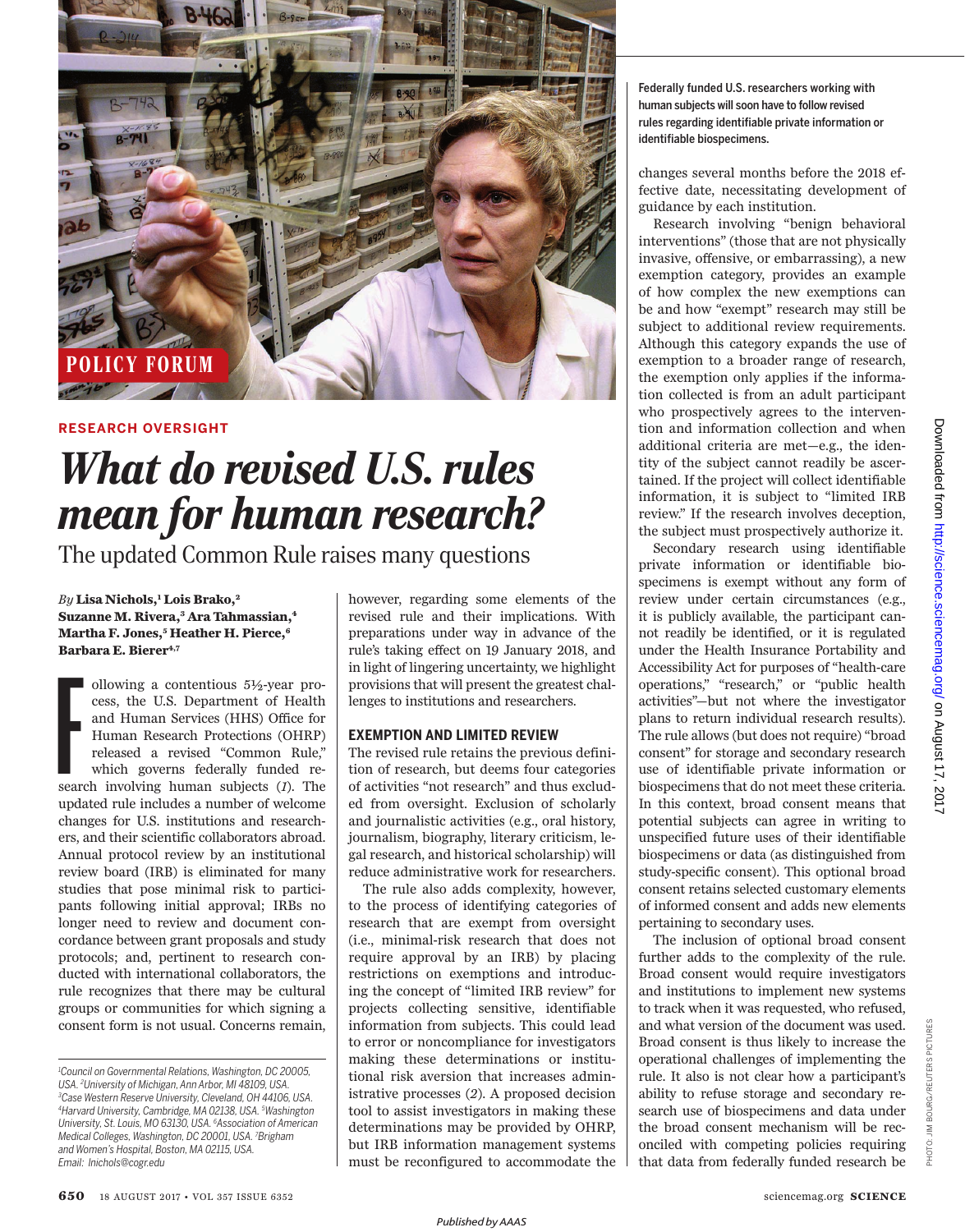made accessible to the public and scientific community (*3*). The concept of limited IRB review for exempt research, coupled with additional restrictions and diminished IRB engagement in making these determinations, may lead to inadvertent violations of the rule and misunderstandings about how identifiable specimens or data might be used (*4*).

#### **IDENTIFIABILITY**

The final rule indicates that the meaning of "identifiable biospecimens" and "identifiable private information" will be reexamined within 1 year and at least every 4 years thereafter in consultation with "appropriate experts" and that interpretations of these terms may be altered. The ability of technologies, such as whole-genome sequencing, to render data and biospecimens identifiable will also be assessed. This ability to redefine what is "identifiable" potentially only defers the controversial proposal to treat nonidentified biospecimens as human subjects if experts conclude that any tissue containing DNA is always identifiable; a move that could negatively affect biomedical research and medical advances (*5*). These decisions would be made outside of the formal regulatory process, leaving less opportunity for stakeholder engagement.

#### **MULTISITE RESEARCH REVIEW**

The Common Rule requires use of a single IRB (sIRB) to oversee study activities for most domestic federally funded research with more than one participating site (although agencies may determine that use of an sIRB is not appropriate in some contexts) (*6*).

Although the sIRB requirement is intended to alleviate concerns that multiple reviews of the same protocol at different sites can delay clinical trial activation and introduce variability from site to site, the rule reaches beyond large multisite clinical trials, applying the sIRB requirement to all studies with more than one site, including social and behavioral research, and involving studies where different activities will be conducted at each site. Although researchers and disease advocacy groups have supported the change with respect to larger biomedical studies, there will be far less support for smaller, nonbiomedical studies, particularly once the costs, both financial and administrative, are fully understood.

This will be an expensive endeavor, requiring IT infrastructure, staffing, and policy changes. It is unclear whether and how infrastructure costs not directly associated with a research award will be recovered (*7*). The increased costs associated with sIRB review and oversight will be charged, in many instances, directly to awards; further, it is not clear whether there will be any reduction in investigators' or IRBs' administrative workloads over time. Although efficient sIRB review models currently exist, such as the National Cancer Institute (NCI) central IRB (CIRB), the rule will require researchers to rely to a far greater extent on an unpredictable patchwork of institutional and independent IRBs, with different software systems, policies, and processes that study teams will have to learn whenever their institution is not the reviewing IRB. When an institution relies on another IRB for review, the relying institution will still have to deliberate on a number of issues, including state law, local context, conflict of interest, and biosafety. This complex model, broadly applied, is untested, and empirical data on streamlining IRB review for multisite research are limited (*8*). There are no data to suggest that this rule change would enhance protections, and it could increase costs and administrative work.

Many in the research community have suggested that HHS reconsider this rule change or substantially narrow the scope to largerscale biomedical studies. Beneficial steps the agency could take range from clarifications to better assessment tools. For example, the

# *"Circumstances under which this regulation was reviewed and issued have resulted in an unusual level of uncertainty…"*

agency could clarify that the rule applies only to research in which each participating site will conduct the same research protocol. Metrics should be developed to assess the cost and effectiveness of using an sIRB, as well as a timeline for such assessment and reconsideration of the rule. Greater use and expansion of federal central IRBs (e.g., NCI CIRB) would reduce the administrative work and cost for institutions and researchers that are expected to result from this change.

#### **UNCERTAINTY AND IMPLEMENTATION**

Circumstances under which this regulation was reviewed and issued have resulted in an unusual level of uncertainty following a rule. The confluence of the release of the rule on 19 January 2017, the last day of the outgoing Obama Administration, despite a 2016 National Academy of Sciences' recommendation that the proposed rule be withdrawn (*9*); the Trump Administration's commitment to reducing overall regulations (*10*); and statements by OHRP staff at sev-

eral meetings, including a recent meeting of the HHS Secretary's Advisory Committee on Human Research Protections that the new Administration was reviewing the Final Common Rule (*11*), have fueled curiosity as to whether this rule is truly "final" or may be changed or delayed before the effective date.

Realizing that the Trump Administration has no obligation to either review, approve, or make a public statement about the status of the rule for it to come into effect as finalized, institutions and other stakeholders have had to prepare to implement the rule on 19 January 2018. Higher education associations have, however, requested a 1-year delay in the compliance date, noting uncertainty surrounding the rule. The request also pointed to the atypical challenge of concordant effective and compliance dates, which are typically several months apart, requiring investigators and IRBs to essentially "flip a switch" from the former to the revised final rule (*12*). This delay, if implemented, would maintain the effective date of 19 January 2018 but provide an additional year to be fully compliant.

Institutions that conduct human research will have substantial work ahead in implementing the rule and educating researchers and staff. Some of the required changes will rely upon guidance and updates that OHRP has yet to provide, such as guidance on consent. Irrespective of the outcome of the revised final rule, the protracted rulemaking process would seem to suggest the need for greater stakeholder engagement throughout the process and flexibility to adapt aspects of the rule to a rapidly changing research environment.  $\blacksquare$ 

#### **REFERENCES AND NOTES**

- 1. U.S. Department of Health and Human Services, Fed. Reg. 82, 7149 (2017).
- 2. S.Joffe, D. C. Magnus, *Ann.Intern. Med.*165, 143 (2016). White House Office of Science and Technology Policy, "IncreasingAccess to the Results of Federally Funded Scientific Research," 22 February 2013.
- 4. Revisions to common rule regarding human research issued,*Am.J. Med. Genet.*A 173, 1462 (2017).
- 5. H. Fernandez Lynch, M.N.Meyer,*Hastings Cent.Rep.* 47, 3 (2017).
- 6. J. Menikoff,J. Kaneshiro,I.Pritchard,*N.Engl. J. Med.* 376, 613 (2017).
- 7. A.-M. Ervin, H.A. Taylor, C. L. Meinert,S. Ehrhardt, *N. Engl. J. Med.* 375, 2315 (2016).
- 8. A.-M. Ervin, H.A. Taylor, C. L. Meinert,S. Ehrhardt, *Science* 350, 632 (2015).
- 9. National Academy of Sciences, Optimizing the Nation's *InvestmentinAcademic Research:A New Regulatory Framework for the 21st Century* (National Academies Press, 2016).
- 10. The White House, Regulatory Freeze Pending Review, 20 January 2017;www.whitehouse.gov/the-pressoffice/2017/01/20/memorandum-heads-executivedepartments-and-agencies.
- 11. Secretary's Advisory Committee on Human Research Protections Meeting, 25 May 2017; https://videocast.nih. gov/Summary.asp?Live=23462&bhcp=1.
- 12. Letter to Dr.Jerry Menikoff from Higher Education Associations, 21 June 2017; http://bit.ly/2upU7QT.

10.1126/science.aan5855